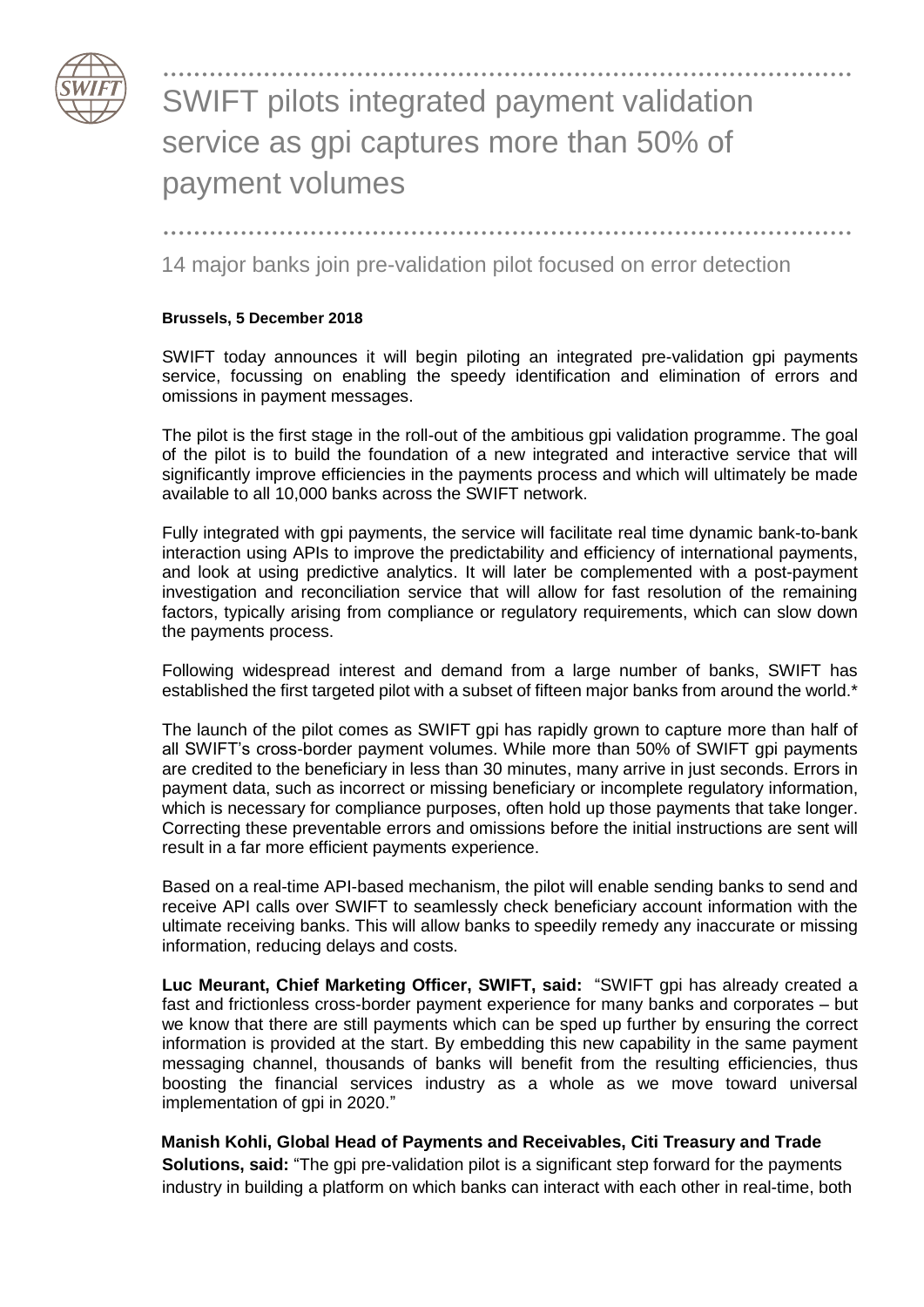pre-transaction and post-transaction. It demonstrates how banks can leverage SWIFT gpi to continue to transform cross border payments. This service is an enabler of our goal to provide real-time ubiquitous cross border payments by allowing banks and our clients to rectify any issues at the point of origination, achieving seamless end-to-end fulfilment along the payments delivery chain."

**Christof Hofmann MD and Global Head of Payments and Collection Products, Deutsche Bank, Germany, said:** "We believe the gpi pre-validation service will add significant value to our clients, increasing the overall gpi client experience. Beneficiary account validation addresses an important pain-point in cross-border payments; it will help increase STP ratios while reducing fraud and exception handling."

Together with the pilot banks, SWIFT will agree the global industry specifications for the gpi pre-validation service by the end of 2018, while the pilot is set to commence in early 2019. Over time, the service will be expanded to provide up front transparency on fees, based on the exact routing of the payment message. This will give payment originators and beneficiaries complete transparency and predictability on costs, routes and expected delivery of their funds.

*\*The 14 banks taking part in the pilot are: Bank of America Merrill Lynch, Bank of China, Barclays, BBVA, BNP Paribas, Citi, Deutsche Bank, E.SUN Commercial Bank, ICBC, J.P. Morgan, National Australia Bank, Piraeus Bank, Societe Generale and Wells Fargo.*

####

**Press Contacts:** Finsbury +32 (0)2655 3377 SWIFT@Finsbury.com

## **About SWIFT**

SWIFT is a global member owned cooperative and the world's leading provider of secure financial messaging services. We provide our community with a platform for messaging and standards for communicating, and we offer products and services to facilitate access and integration, identification, analysis and regulatory compliance.

Our messaging platform, products and services connect more than 11,000 banking and securities organisations, market infrastructures and corporate customers in more than 200 countries and territories. While SWIFT does not hold funds or manage accounts on behalf of customers, we enable our global community of users to communicate securely, exchanging standardised financial messages in a reliable way, thereby supporting global and local financial flows, as well as trade and commerce all around the world.

As their trusted provider, we relentlessly pursue operational excellence; we support our community in addressing cyber threats; and we continually seek ways to lower costs, reduce risks and eliminate operational inefficiencies. Our products and services support our community's access and integration, business intelligence, reference data and financial crime compliance needs. SWIFT also brings the financial community together – at global, regional and local levels – to shape market practice, define standards and debate issues of mutual interest or concern. SWIFT's strategic five year plan, SWIFT2020, challenges SWIFT to continue investing in the security, reliability and growth of its core messaging platform, while making additional investments in existing services and delivering new and innovative solutions.

Headquartered in Belgium, SWIFT's international governance and oversight reinforces the neutral, global character of its cooperative structure. SWIFT's global office network ensures an active presence in all the major financial centres.

## **About SWIFTgpi**

The SWIFT global payments innovation (SWIFT gpi) is the largest change in cross-border payments over the last 30 years and is the new standard. SWIFT gpi dramatically improves the customer experience in cross-border payments by increasing their speed, transparency and end-to-end tracking. Hundreds of thousands of cross-border payments are being sent every day using